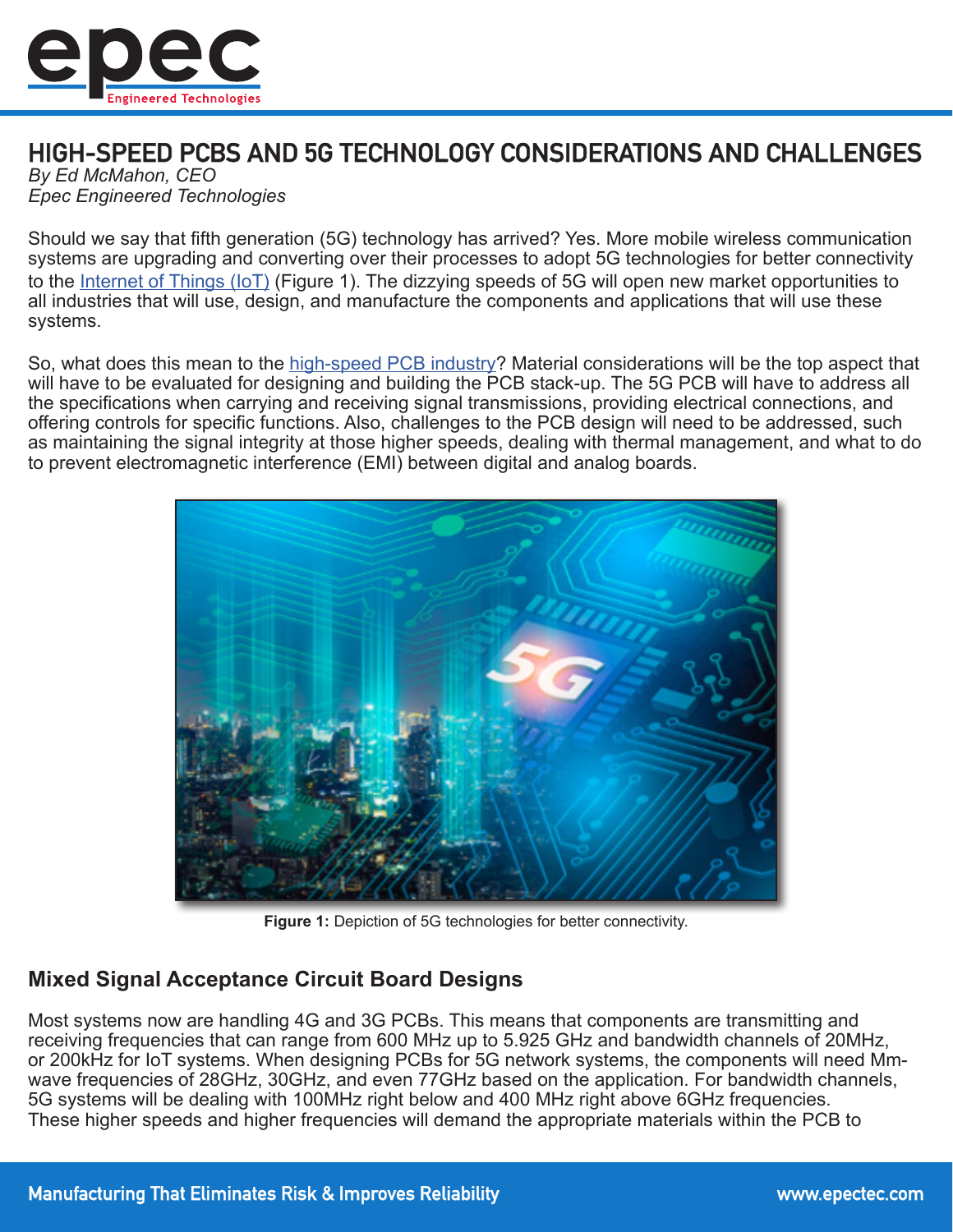

capture and transmit both lower and higher signals at the same time without experiencing signal loss and EMI. In addition, an added problem is that the devices will become lighter, portable, and smaller. With strict weight, size, and space limitations, the PCB materials will have to be flexible and light while accommodating all the microelectronics along the board.

[Thinner traces](https://www.epectec.com/pcb/fine-lines-and-spaces.html) and stricter [impedance control](https://www.epectec.com/pcb/controlled-impedance.html) will need to be adhered to for the PCB copper tracings (Figure 2). The traditional subtractive etching processes used for 3G and 4G high-speed PCBs may be switched out for modified semi-additive processes. These modified semi-additive processes will provide more precise trace lines and straighter walls.



**Figure 2:** Printed circuit board designed with tight lines and spaces.

Material substrates are also being redesigned. Printed circuit board companies are looking at materials that provide a dielectric constant as low as 3, as standard materials for lower speed PCBs are usually 3.5 to 5.5. Tighter fiberglass weaves, lower dissipation factor loss materials, and low-profile copper will also be options for high-speed PCBs used for digital signals to prevent signal losses and to promote greater signal integrity.

#### **EMI Shielding Challenges**

EMI, cross talk, and parasitic capacitance are major problems with circuit boards. To deal with cross talk and EMI that will be present due to the analog and digital frequencies along the board, separating the traces is highly recommended. Using a multilayer board will offer greater versatility to decide on how to place the high-speed traces so the routes for both analog and digital return signals will be kept away from each other, while also keeping the AC and DC circuits apart. Adding shielding and filtering when arranging components should also lower the amount of natural EMI that will be present on the PCB.

To ensure that there are no defects on the surface of the copper as well as critical shorts or opens, advanced automated optical inspection systems (AIOs) and 2D metrology with greater functionality will be used more often to inspect the conductor's traces as well as to measure them. These technologies will help PCB fabricators [look for possible signal degradation risks](https://blog.epectec.com/how-electrical-testing-confirms-printed-circuit-board-integrity).